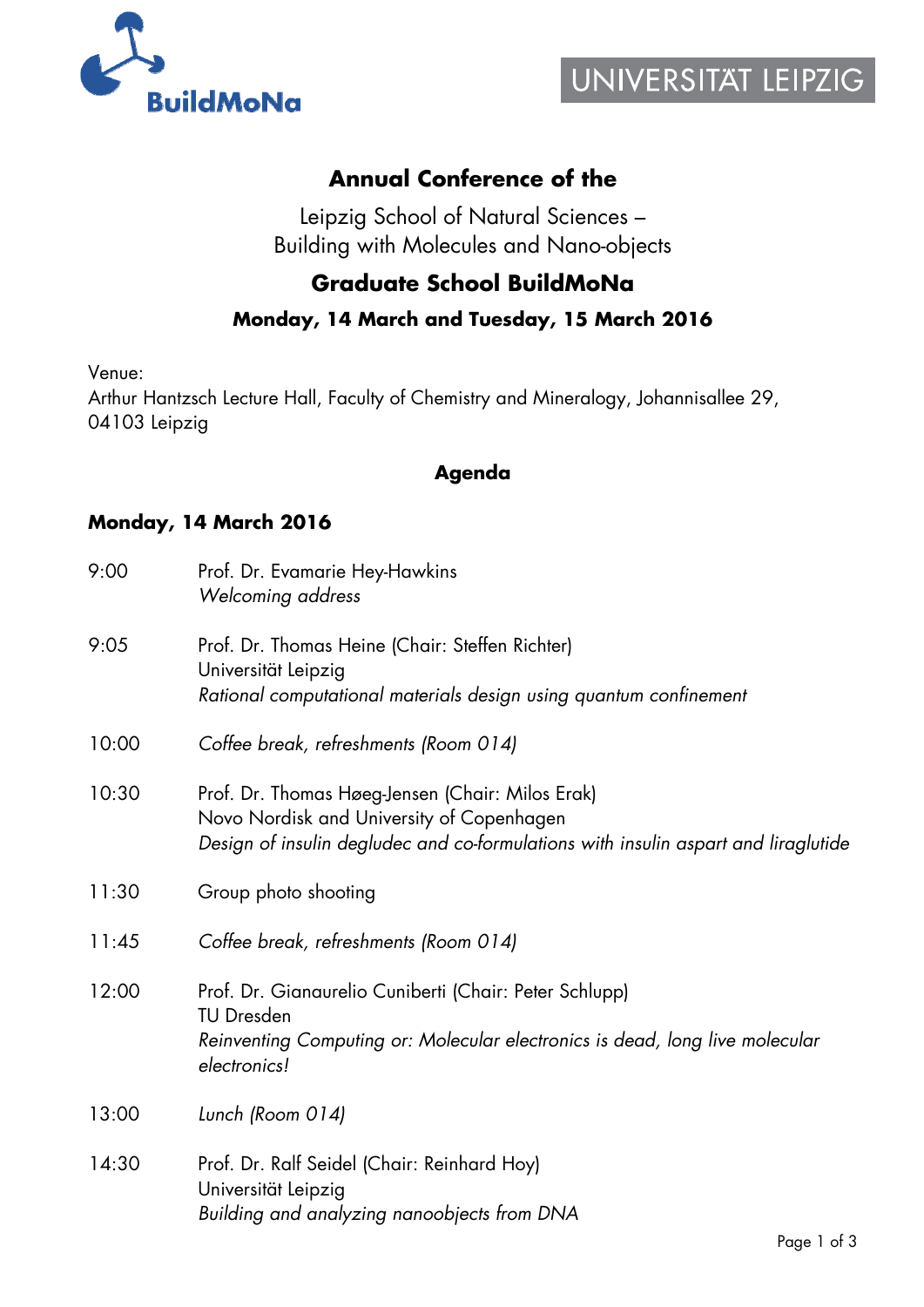

# UNIVERSITAT LEIPZIG

| 15:30 | Coffee break, refreshments (Room 014)                                                                                                                      |
|-------|------------------------------------------------------------------------------------------------------------------------------------------------------------|
| 16:00 | Prof. Dr. Ingrid Mertig (Chair: Toni Grell)<br>Martin-Luther Universität Halle-Wittenberg<br>Transversal transport coefficients and topological properties |
| 17:00 | Award ceremony                                                                                                                                             |
| 17:30 | Poster session (for even poster numbers)                                                                                                                   |
| 18:30 | Dinner buffet (and continuation of poster sessions)                                                                                                        |
| 19:00 | Poster session (for odd poster numbers)                                                                                                                    |
| 20:00 | Prospective end                                                                                                                                            |

## **Tuesday, 15 March 2016**

8:30 - 9:30 PI Meeting

- 9:15 *Coffee, refreshments (Room 014)*
- 9:45 Session I (Chair: André Heber) 1. Marcel Wille
	- *Lasing dynamics in ZnO nanowires*
	- 2. Robert Kuhnert  *Carbaboranes as phenyl mimetics for the inhibition of lipoxygenases*
	- 3. Robert Karsthof  *Semi-transparent UV-active solar cells*
	- 4. Axel Straube  *A C3-symmetric phosphine ligand based on a tris(ferrocenyl)benzene core*
	- 5. Steffen Richter  *Circularly polarized mode degeneracies in uniaxial planar microcavities*
- 11:00 *Coffee break, refreshments (Room 014)*
- 11:30 Session II (Chair: Xinxing Sun)
	- 6. Felix Link *Synthetic aging of a commercial V<sub>2</sub>O<sub>5</sub>-WO<sub>3</sub>/TiO<sub>2</sub>-catalyst for diesel exhaust treatment via selective catalytic reduction with NH3*